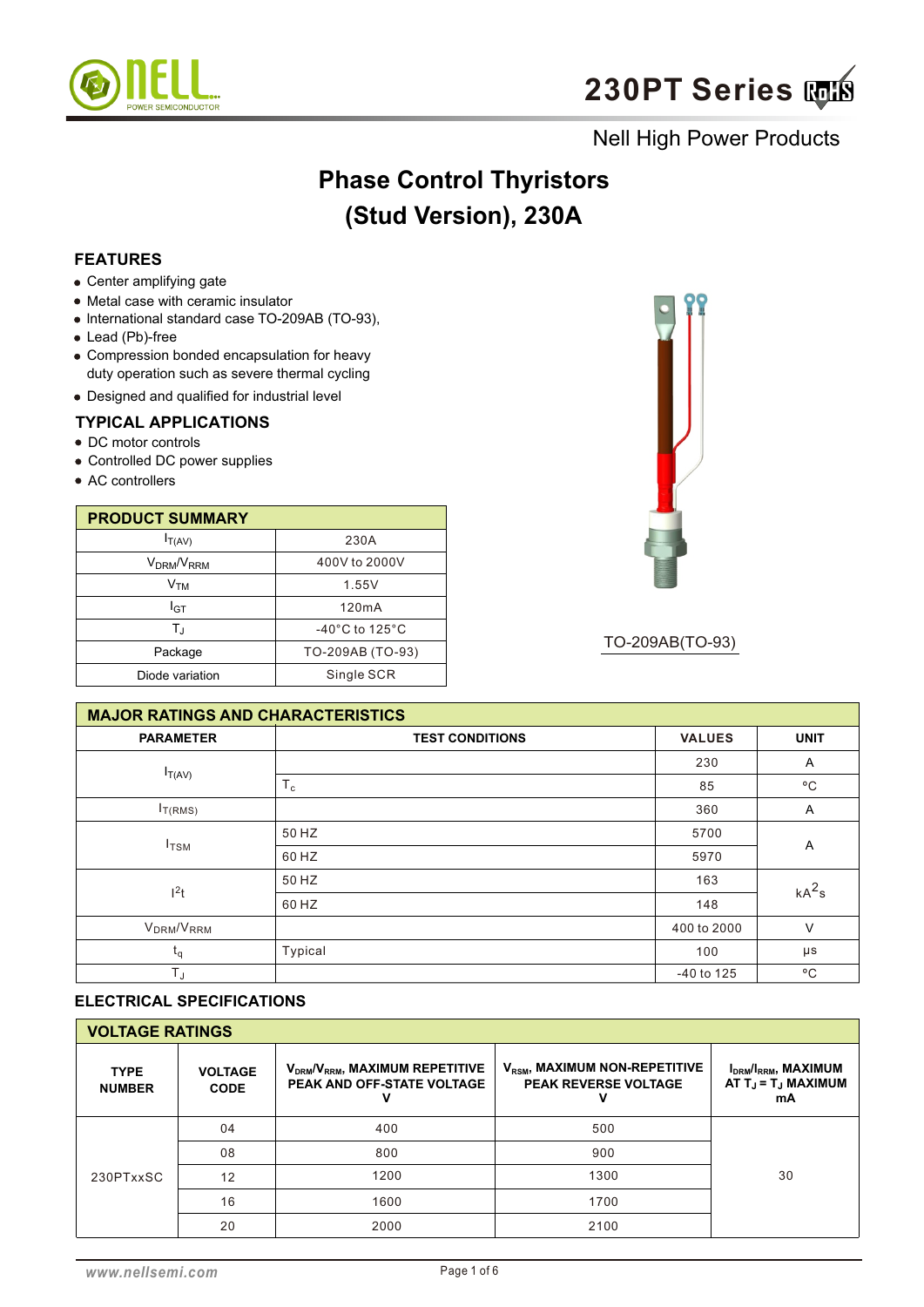

| <b>FORWARD CONDUCTION</b>                  |                     |                                                                                      |                                                                 |                                                                                      |               |                |
|--------------------------------------------|---------------------|--------------------------------------------------------------------------------------|-----------------------------------------------------------------|--------------------------------------------------------------------------------------|---------------|----------------|
| <b>PARAMETER</b>                           | <b>SYMBOL</b>       |                                                                                      |                                                                 | <b>TEST CONDITIONS</b>                                                               | <b>VALUES</b> | <b>UNIT</b>    |
| Maximum average current                    |                     |                                                                                      | 180° conduction, half sine wave                                 |                                                                                      | 230           | Α              |
| at heatsink temperature                    | $I_{T(AV)}$         |                                                                                      |                                                                 |                                                                                      | 85            | $^{\circ}$ C   |
| Maximum RMS on-state current               | I <sub>T(RMS)</sub> |                                                                                      | DC at 78°C case temperature                                     |                                                                                      | 360           | A              |
|                                            |                     | $t = 10ms$                                                                           | No voltage                                                      |                                                                                      | 5700          |                |
| Maximum peak, one cycle                    |                     | $t = 8.3ms$                                                                          | reapplied                                                       |                                                                                      | 5970          |                |
| non-reptitive surge current                | $I_{TSM}$           | $t = 10ms$                                                                           | 100% V <sub>RRM</sub>                                           |                                                                                      | 4790          | Α              |
|                                            |                     | $t = 8.3ms$                                                                          | reapplied                                                       | Sinusoidal half wave,<br>initial $T_{\rm J}$ = $T_{\rm J}$ maximum                   | 5010          |                |
|                                            |                     | $t = 10ms$                                                                           | No voltage<br>reapplied<br>100% V <sub>RRM</sub><br>reapplied   |                                                                                      | 163           | $kA^2$ s       |
|                                            | 1 <sup>2</sup> t    | $t = 8.3ms$                                                                          |                                                                 |                                                                                      | 148           |                |
| Maximum <sup>2</sup> t for fusing          |                     | $t = 10ms$                                                                           |                                                                 |                                                                                      | 115           |                |
|                                            |                     | $t = 8.3ms$                                                                          |                                                                 |                                                                                      | 104           |                |
| Maximum $I^2\sqrt{t}$ for fusing           | $1^2\sqrt{t}$       |                                                                                      | $t = 0.1$ to 10 ms, no voltage reapplied                        |                                                                                      | 1625          | $kA^2\sqrt{s}$ |
| Low level value of threshold voltage       | $V_{T(TO)1}$        |                                                                                      |                                                                 | $(16.7\% \times \pi \times I_{T(AV)} < I < \pi \times I_{T(AV)}), T_J = T_J$ maximum | 0.92          |                |
| High level value of threshold voltage      | $V_{T(TO)2}$        |                                                                                      | $(1 > \pi \times I_{T(AV)}), T_J = T_J$ maximum                 |                                                                                      | 0.98          | $\vee$         |
| Low level value on-state slope resistance  | $r_{t1}$            | $(16.7\% \times \pi \times I_{T(AV)} < I < \pi \times I_{T(AV)}), T_J = T_J$ maximum |                                                                 |                                                                                      | 0.88          |                |
| High level value on-state slope resistance | $r_{t2}$            | $(1 > \pi \times I_{T(AV)})$ , T <sub>J</sub> = T <sub>J</sub> maximum               |                                                                 |                                                                                      | 0.81          | $m\Omega$      |
| Maximum on-state voltage                   | V <sub>TM</sub>     |                                                                                      | $I_{pk}$ = 720A, $T_J$ = $T_J$ maximum $t_p$ = 10 ms sine pulse |                                                                                      |               | $\vee$         |
| Maximum holding current                    | ΙH                  |                                                                                      |                                                                 |                                                                                      | 200           |                |
| Maximum (Typical) latching current         | ΙL.                 |                                                                                      | $TJ$ = 25°C, anode supply 12V resistive load                    |                                                                                      |               | mA             |

| <b>SWITCHING</b>                                            |               |                                                                                                                                             |               |             |
|-------------------------------------------------------------|---------------|---------------------------------------------------------------------------------------------------------------------------------------------|---------------|-------------|
| <b>PARAMETER</b>                                            | <b>SYMBOL</b> | <b>TEST CONDITIONS</b>                                                                                                                      | <b>VALUES</b> | <b>UNIT</b> |
| Maximum non-repetitive rate of rise<br>of turned-on current | dl/dt         | Gate drive 20V, 20 $\Omega$ , $t_r \leq 1 \mu s$<br>$T_{\text{J}}$ = T <sub>J</sub> maximum, anode voltage $\leq$ 80% V <sub>DRM</sub>      | 1000          | $A/\mu s$   |
| Typical delay time                                          | $t_{d}$       | Gate current 1A, $dl_g/dt = 1$ A/µs<br>$V_D = 0.67$ $V_{DRM}$ , $T_J = 25$ °C                                                               | 1.0           | μs          |
| Typical turn-off time                                       | $t_{\alpha}$  | $ITM$ = 300A, T <sub>J</sub> = T <sub>J</sub> maximum, dl/dt = 20A/µs.<br>$V_R = 50V$ , dV/dt = 20 V/µs, gate 0 V 100 $\Omega$ , tp = 500µs | 100           |             |

| <b>BLOCKING</b>                                       |                                       |                                                                           |               |             |
|-------------------------------------------------------|---------------------------------------|---------------------------------------------------------------------------|---------------|-------------|
| <b>PARAMETER</b>                                      | <b>SYMBOL</b>                         | <b>TEST CONDITIONS</b>                                                    | <b>VALUES</b> | <b>UNIT</b> |
| Maximum critical rate of rise of<br>off-state voltage | dV/dt                                 | $T_{\rm J}$ = T <sub>J</sub> maximum linear to 80% rated V <sub>DRM</sub> | 500           | $V/\mu s$   |
| Maximum peak reverse and<br>off-state leakage current | <sup>I</sup> RRM.<br>I <sub>DRM</sub> | $T_J = T_J$ maximum, rated $V_{DRM}/V_{RRM}$ applied                      | 30            | mA          |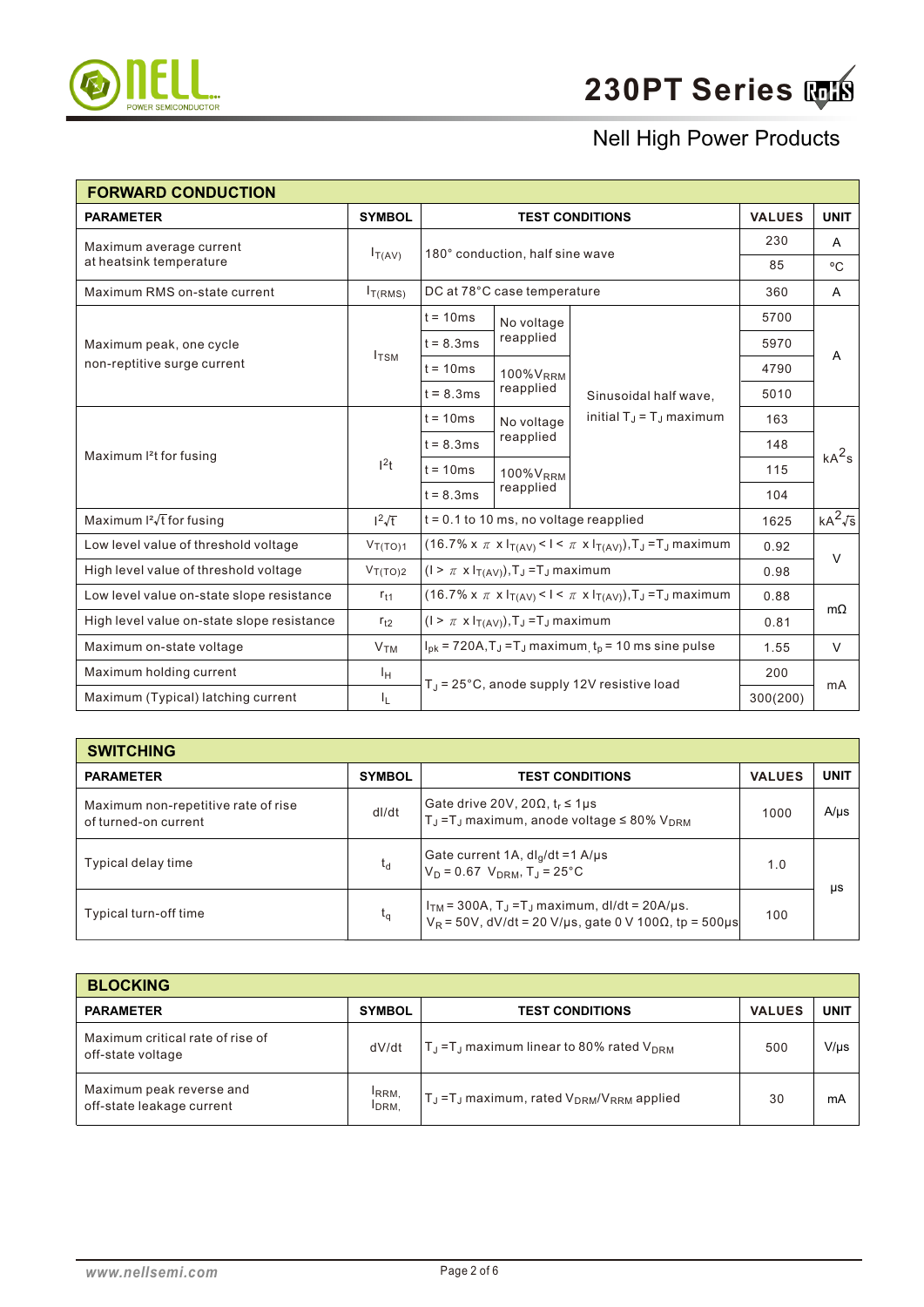

| <b>TRIGGERING</b>                   |                    |                                                                                                                                                                                           |                                                                    |               |                          |              |
|-------------------------------------|--------------------|-------------------------------------------------------------------------------------------------------------------------------------------------------------------------------------------|--------------------------------------------------------------------|---------------|--------------------------|--------------|
| <b>PARAMETER</b>                    | <b>SYMBOL</b>      |                                                                                                                                                                                           |                                                                    | <b>VALUES</b> |                          | <b>UNIT</b>  |
|                                     |                    |                                                                                                                                                                                           | <b>TEST CONDITIONS</b>                                             |               | MAX.                     |              |
| Maximum peak gate power             | $P_{GM}$           | $T_J = T_J$ maximum, $t_p \le 5$ ms                                                                                                                                                       |                                                                    | 10            |                          | W            |
| Maximum average gate power          | $P_{G(AV)}$        | $T_{J}$ = T <sub>J</sub> maximum, f = 50 Hz, d% = 50                                                                                                                                      |                                                                    | 2             |                          |              |
| Maximum peak positive gate current  | $I_{GM}$           | $T_J = T_J$ maximum, $t_p \le 5$ ms                                                                                                                                                       |                                                                    |               | 3                        | $\mathsf{A}$ |
| Maximum peak positive gate voltage  | $+V_{GM}$          | $T_J = T_J$ maximum, $t_p \le 5$ ms                                                                                                                                                       |                                                                    | 20            |                          | $\vee$       |
| Maximum peak negative gate voltage  | $-V$ <sub>GM</sub> |                                                                                                                                                                                           |                                                                    | 5             |                          |              |
|                                     | $I_{GT}$           | $T_J = -40^{\circ}C$                                                                                                                                                                      | Maximum required gate                                              | 140           | $\overline{a}$           | mA           |
| DC gate current required to trigger |                    | $T_J = 25^{\circ}C$                                                                                                                                                                       |                                                                    | 70            | 120                      |              |
|                                     |                    | $T_J = 125$ °C                                                                                                                                                                            | current/voltage are the lowest                                     | 30            | $\overline{\phantom{a}}$ |              |
|                                     |                    | $T_J = -40$ °C                                                                                                                                                                            | value which will trigger all units<br>12V anode to cathode applied | 1.8           |                          |              |
| DC gate voltage required to trigger | $V_{GT}$           | $T_J = 25^{\circ}C$                                                                                                                                                                       |                                                                    | 1.2           | 2.0                      | V            |
|                                     |                    | $T_J = 125$ °C                                                                                                                                                                            |                                                                    | 0.8           | $\overline{\phantom{a}}$ |              |
| DC gate current not to trigger      | l <sub>GD</sub>    | Maximum gate current/<br>voltage not to trigger is the<br>maximum value which will<br>$T_J = T_J$ maximum<br>not trigger any unit with rated<br>V <sub>DRM</sub> anode to cathode applied |                                                                    |               | 10                       | mA           |
| DC gate voltage not to trigger      | $V_{GD}$           |                                                                                                                                                                                           |                                                                    | 0.25          |                          | $\vee$       |

| THERMAL AND MECHANICAL SPECIFICATIONS        |               |                                               |                |             |  |  |  |  |
|----------------------------------------------|---------------|-----------------------------------------------|----------------|-------------|--|--|--|--|
| <b>PARAMETER</b>                             | <b>SYMBOL</b> | <b>TEST CONDITIONS</b>                        | <b>VALUES</b>  | <b>UNIT</b> |  |  |  |  |
| Maximum operating junction temperature range | T,            |                                               | $-40$ to 125   | °C          |  |  |  |  |
| Maximum storage temperature range            |               |                                               | $-40$ to $150$ |             |  |  |  |  |
| Maximum thermal resistance, junction to case | $R_{th,IC}$   | DC operation                                  | 0.10           |             |  |  |  |  |
| Maximum thermal resistance, case to heatsink | $R_{thC-hs}$  | Mounting surface, smooth, flat<br>and greased | 0.04           | K/W         |  |  |  |  |
| Mounting force, ±10%                         |               | Non-lubricated threads                        | 31(275)        | N.m         |  |  |  |  |
|                                              |               | 24.5(210)<br>Lubricated threads               |                | (lbf.in)    |  |  |  |  |
| Approximate weight                           |               |                                               | 280            | g           |  |  |  |  |
| Case style                                   |               | TO-209AB (TO-93)                              |                |             |  |  |  |  |

| $\triangle$ RthJc CONDUCTION |                       |                               |                                   |              |
|------------------------------|-----------------------|-------------------------------|-----------------------------------|--------------|
| <b>CONDUCTION ANGEL</b>      | SINUSOIDAL CONDUCTION | <b>RECTANGULAR CONDUCTION</b> | <b>TEST CONDUCTIONS</b>           | <b>UNITS</b> |
| $180^\circ$                  | 0.016                 | 0.012                         | $T_{\rm d}$ = $T_{\rm d}$ maximum |              |
| $120^\circ$                  | 0.019                 | 0.020                         |                                   | K/W          |
| $90^{\circ}$                 | 0.025                 | 0.027                         |                                   |              |
| $60^{\circ}$                 | 0.036                 | 0.037                         |                                   |              |
| $30^{\circ}$                 | 0.060                 | 0.060                         |                                   |              |

**Note**

• The table above shows the increment of thermal resistance  $R_{thJC}$  when devices operate at different conduction angles than DC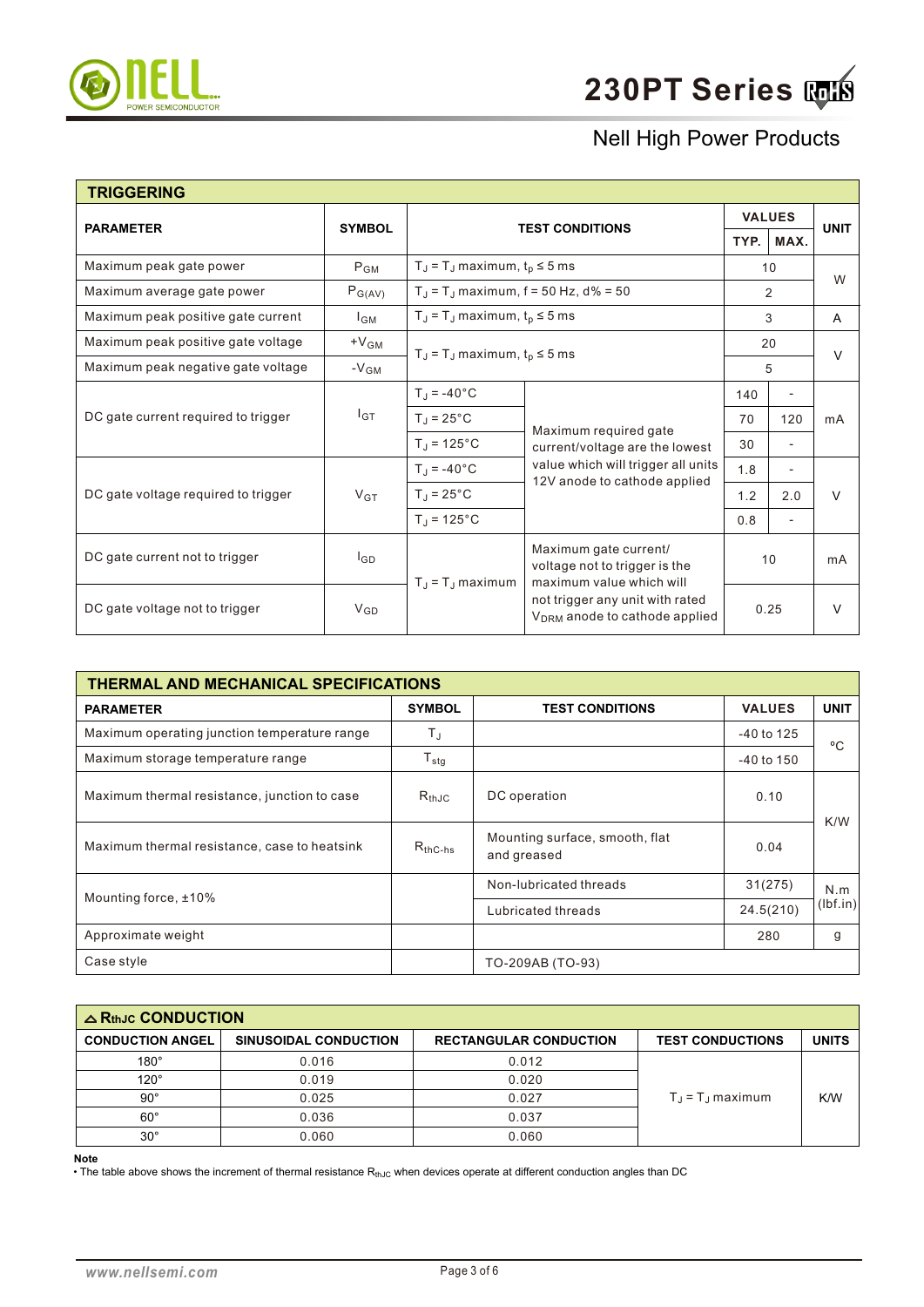

Fig.1 Current ratings characteristics Fig.2 Current ratings characteristics



Fig.3 On-state power loss characteristics



Fig.5 Maximum non-repetitive surge current single and double side cooled





Maximum allowable heatsink

Maximum average on-state

Maximum average on-state

Fig.4 On-state power loss characteristics



Fig.6 Maximum non-repetitive surge current single and double side cooled

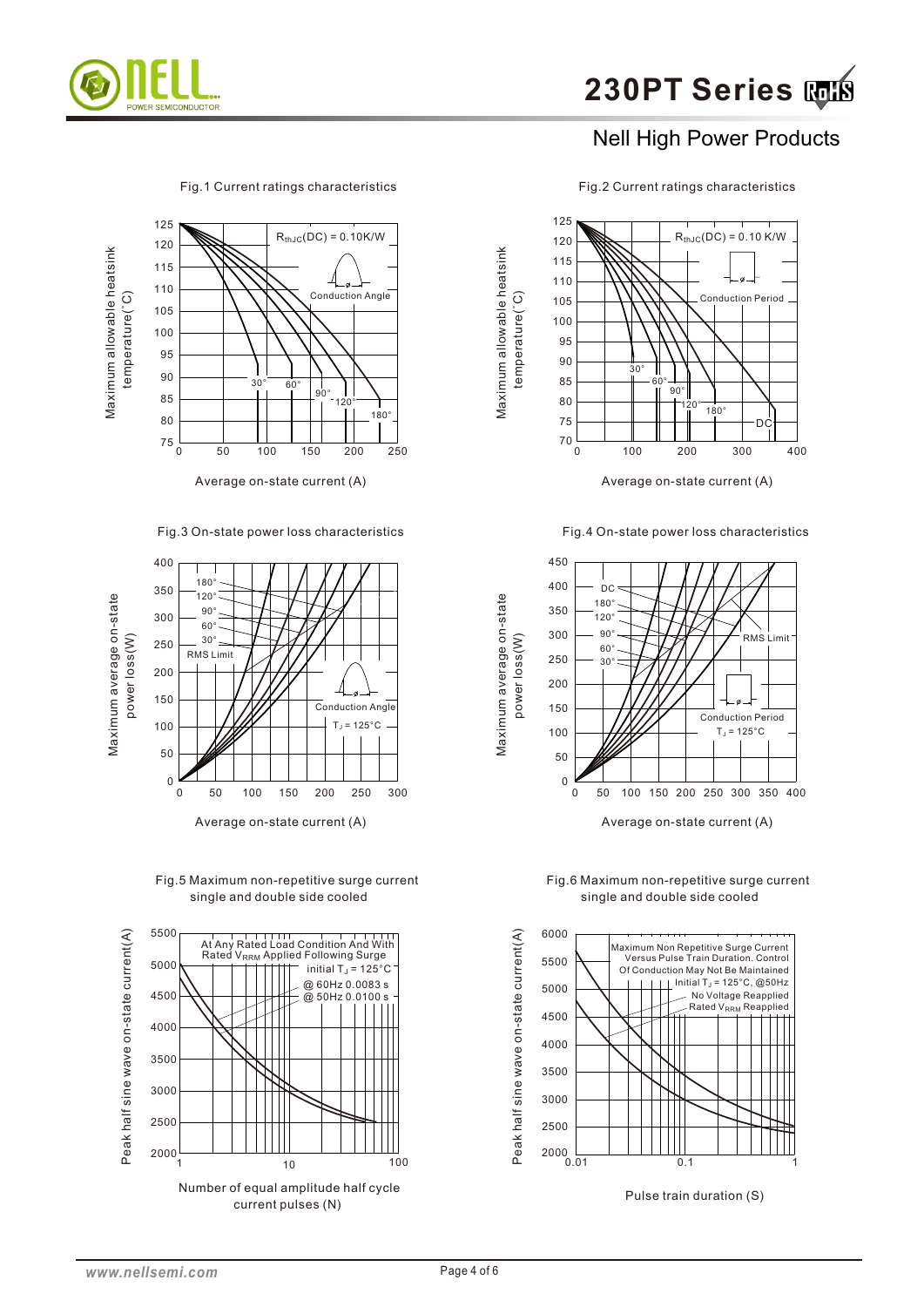



Fig.8 Thermal Impedance  $Z_{thJC}$  characteristics



Fig.9 Gate characteristics



#### ORDERING INFORMATION TABLE

| Device code | 230 | РT | 16 | S | r |  |
|-------------|-----|----|----|---|---|--|
|             |     |    | っ  |   | ċ |  |

- Maximum average on-state current  $I_{T(AV)}$ , 230 for 230A
- PT = Phase Control Thyristors
- 3 Voltage code, cold  $\times$  100 = V<sub>RRM</sub>/V<sub>RRM</sub>
- $S =$  Stud product
- 5 - C = TO-209AB (TO-93), pressure contact type (Compression bonded)